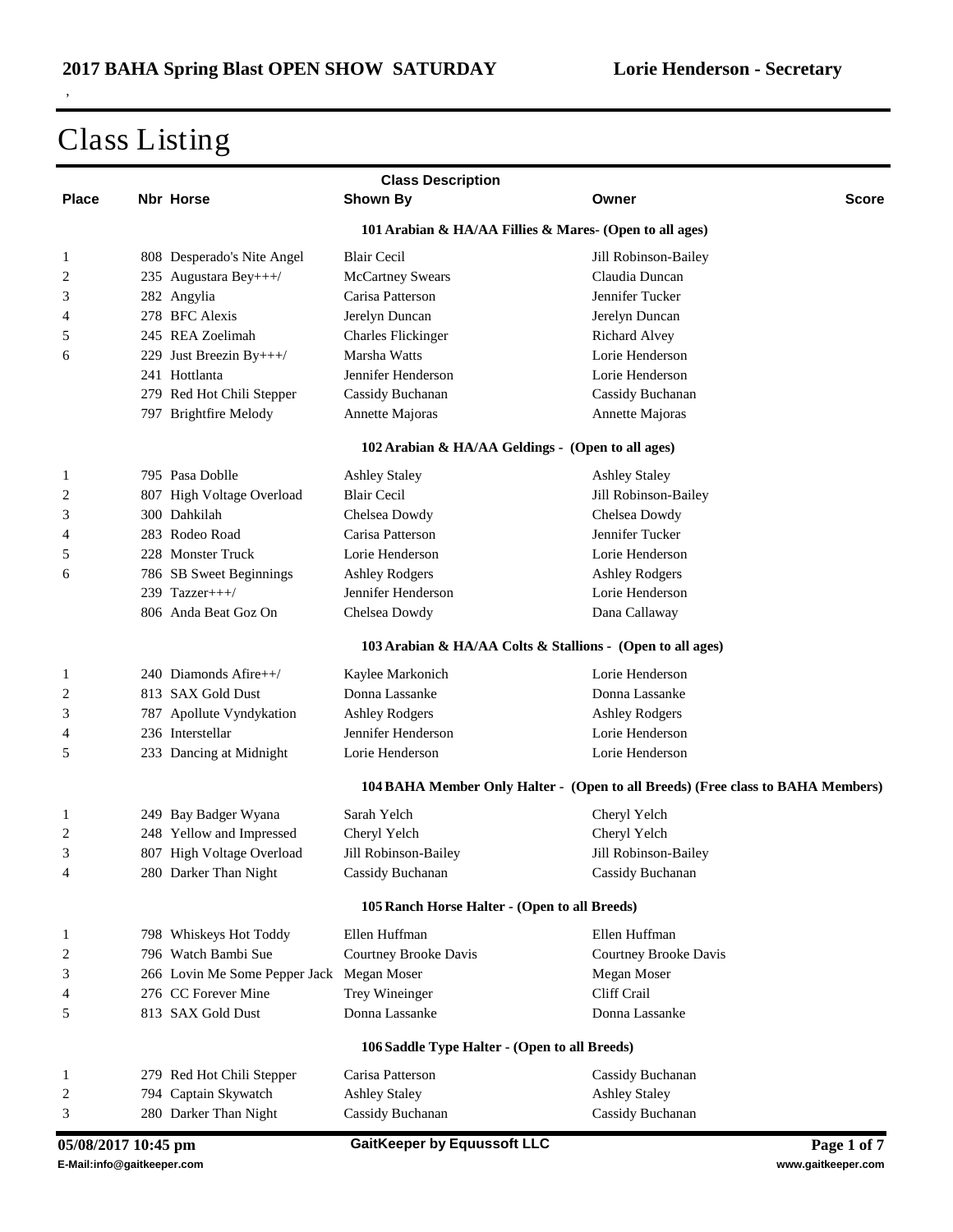|                | <b>Class Description</b> |                                           |                                                |                                                        |       |  |
|----------------|--------------------------|-------------------------------------------|------------------------------------------------|--------------------------------------------------------|-------|--|
| <b>Place</b>   |                          | <b>Nbr Horse</b>                          | <b>Shown By</b>                                | Owner                                                  | Score |  |
|                |                          |                                           | 107 Pony Halter - (Open to all Breeds)         |                                                        |       |  |
| 1              |                          | 269 SA Expresso                           | Daniel Zeliski                                 | Daniel Zeliski                                         |       |  |
|                |                          |                                           | 108 Western Type Halter - (Open to all Breeds) |                                                        |       |  |
| 1              |                          | 808 Desperado's Nite Angel                | Jill Robinson-Bailey                           | Jill Robinson-Bailey                                   |       |  |
| 2              |                          | 813 SAX Gold Dust                         | Donna Lassanke                                 | Donna Lassanke                                         |       |  |
| 3              |                          | 276 CC Forever Mine                       | Trey Wineinger                                 | Cliff Crail                                            |       |  |
| 4              |                          | 300 Dahkilah                              | Chelsea Dowdy                                  | Chelsea Dowdy                                          |       |  |
| 5              |                          | 270 Gospel Singer                         | Dru Adams                                      | Dru Adams                                              |       |  |
|                |                          |                                           | 109 Color Horse Halter - (Open to all Breeds)  |                                                        |       |  |
| 1              |                          | 266 Lovin Me Some Pepper Jack Megan Moser |                                                | Megan Moser                                            |       |  |
| 2              |                          | 806 Anda Beat Goz On                      | Chelsea Dowdy                                  | Dana Callaway                                          |       |  |
|                |                          |                                           |                                                | 110 Showmanship 13 & Under (Open to all Breeds)        |       |  |
| 1              |                          | 266 Lovin Me Some Pepper Jack Megan Moser |                                                | Megan Moser                                            |       |  |
| 2              |                          | 269 SA Expresso                           | Daniel Zeliski                                 | Daniel Zeliski                                         |       |  |
| 3              |                          | 270 Gospel Singer                         | Dru Adams                                      | Dru Adams                                              |       |  |
|                |                          |                                           |                                                | 111 Shownmanshp !4 & Over $\cdot$ (Open to all Breeds) |       |  |
|                |                          |                                           | <b>No Entries</b>                              |                                                        |       |  |
|                |                          |                                           | 112 Shagya Halter - Fillies & Mares            |                                                        |       |  |
| $\mathbf{1}$   |                          | 810 Dr. Daniela                           | Darlene Steven                                 | Darlene Steven                                         |       |  |
| 2              |                          | 809 Zenyatta                              | Lauren Smith                                   | Darlene Steven                                         |       |  |
|                |                          |                                           | 113 Shagya Halter - Stallions & Geldings       |                                                        |       |  |
| 1              |                          | 812 D'Zevon                               | Nathan Luszcz                                  | Darlene Steven                                         |       |  |
| $\overline{c}$ |                          | 811 D'Zigmond                             | Jamie Prendergast                              | Darlene Steven                                         |       |  |
|                |                          |                                           | 114 Shagys Overall Halter CHAMPIONSHIP         |                                                        |       |  |
|                |                          | 809 Zenyatta                              | Lauren Smith                                   | Darlene Steven                                         |       |  |
|                |                          | 810 Dr. Daniela                           | Darlene Steven                                 | Darlene Steven                                         |       |  |
|                |                          | 811 D'Zigmond                             | Prendergast                                    | Darlene Steven                                         |       |  |
|                |                          | 812 D'Zevon                               | Nathan Luszcz                                  | Darlene Steven                                         |       |  |
|                |                          |                                           |                                                |                                                        |       |  |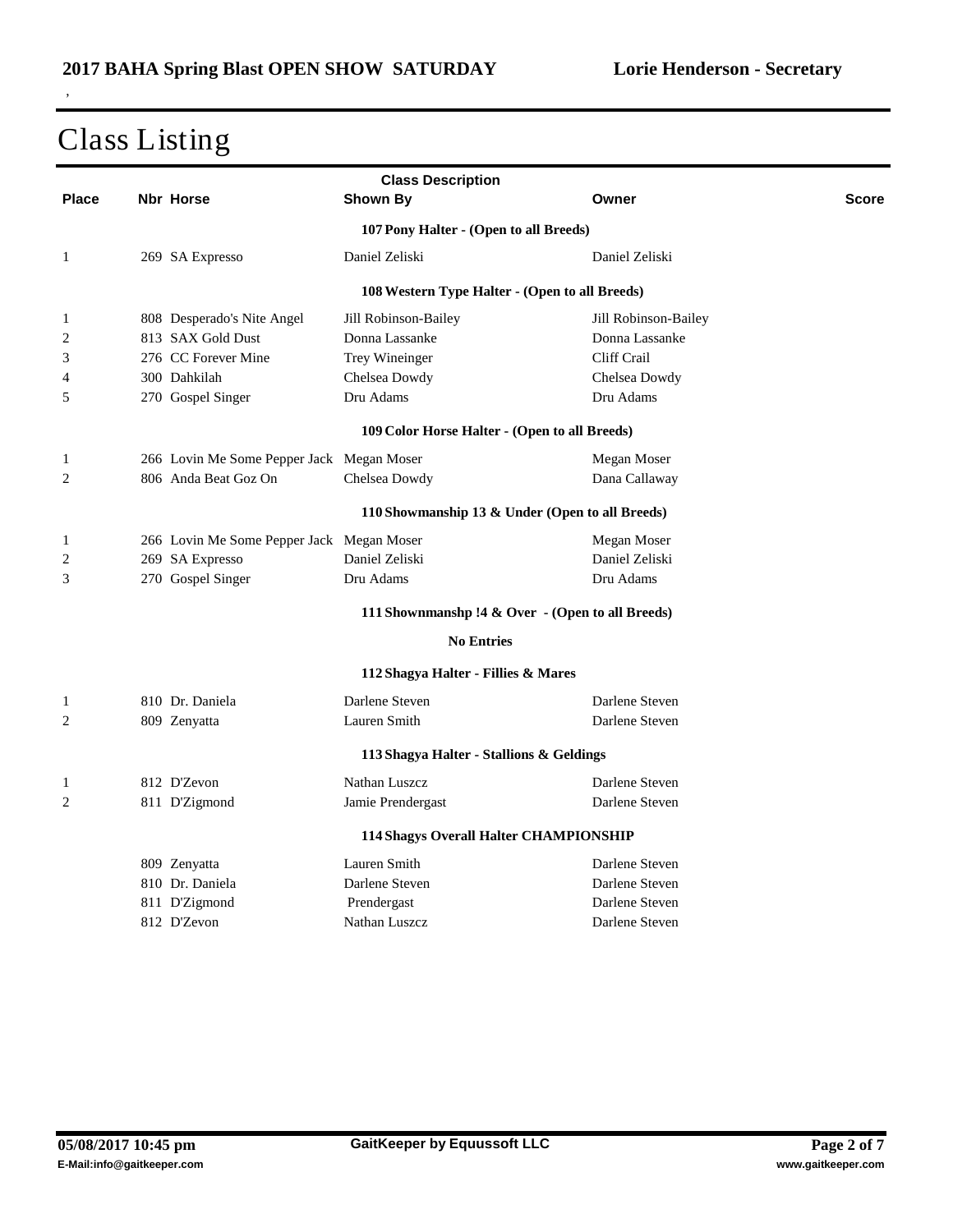|              | <b>Class Description</b> |                                      |                                              |                                                                                 |       |  |
|--------------|--------------------------|--------------------------------------|----------------------------------------------|---------------------------------------------------------------------------------|-------|--|
| <b>Place</b> |                          | <b>Nbr Horse</b>                     | Shown By                                     | Owner                                                                           | Score |  |
|              |                          |                                      |                                              | 115 (TBA) Trail in Hand - (Open to all Breeds)                                  |       |  |
| 1            |                          | 250 Ochavia AAA                      | Mary Ann Hinkle                              | Mary Ann Hinkle                                                                 | 70    |  |
| 2            |                          | 261 Ttotally Awesome+                | Jenese Briegel                               | Jenese Briegel                                                                  | 69    |  |
| 3            |                          | 260 A Royal Gift                     | Jenese Briegel                               | Jenese Briegel                                                                  | 68    |  |
| 4            |                          | 244 Tikit Vikit                      | Laura Corsentino                             | Jodi Koford                                                                     | 68    |  |
| 6            |                          | 269 SA Expresso                      | Daniel Zeliski                               | Daniel Zeliski                                                                  | 65    |  |
|              |                          | 280 Darker Than Night                | Cassidy Buchanan                             | Cassidy Buchanan                                                                |       |  |
|              |                          | 794 Captain Skywatch                 | <b>Ashley Staley</b>                         | <b>Ashley Staley</b>                                                            |       |  |
|              |                          | 806 Anda Beat Goz On                 | Chelsea Dowdy                                | Dana Callaway                                                                   |       |  |
|              |                          |                                      | 116 Lead Line (Free Class to all Exhibitors) |                                                                                 |       |  |
| 1            |                          | 246 Written In The Stars             | Sydney Lauer                                 | Caitlin Lauer                                                                   |       |  |
| 1            |                          | 296 Equinox Holy Grael               | Camden Lyons                                 | Brad and Katherine Roberts                                                      |       |  |
| 1            |                          | 800 Peter Cottontail                 | Adisynne Hardin                              | Adisynne Hardin                                                                 |       |  |
|              |                          |                                      |                                              | 117 Lead Line Walk/Trot (Open to riders with Disabilities) (Open to all Breeds) |       |  |
| 1            |                          | 246 Written In The Stars             | Kaleb Lauer                                  | Caitlin Lauer                                                                   |       |  |
| 1            |                          | 800 Peter Cottontail                 | Adisynne Hardin                              | Adisynne Hardin                                                                 |       |  |
|              |                          |                                      |                                              | 118 Walk/Walk Open (Open to riders with disabilities) (Open to all Breeds)      |       |  |
| 1            |                          | 297 Aspice Rhondo Alla Turka         | <b>Brogan Watts</b>                          | <b>Brad and Katherine Roberts</b>                                               |       |  |
|              |                          |                                      |                                              | 119 BAHA Member Only - Walk/Trot/Jog - (Free Class to BAHA Members)             |       |  |
| 1            |                          | 250 Ochavia AAA                      | Mary Ann Hinkle                              | Mary Ann Hinkle                                                                 |       |  |
| 2            |                          | 249 Bay Badger Wyana                 | Sarah Yelch                                  | Cheryl Yelch                                                                    |       |  |
| 3            |                          | 248 Yellow and Impressed             | Cheryl Yelch                                 | Cheryl Yelch                                                                    |       |  |
|              |                          |                                      |                                              | 120 Walk/Trot/Jog - Green Rider (Open to all Breeds)                            |       |  |
| 1            |                          | 814 On Account                       | Willa Newell                                 | Natacha Lesburgueres                                                            |       |  |
| 2            |                          | 296 Equinox Holy Grael               | Caleb Lyons                                  | Brad and Katherine Roberts                                                      |       |  |
| 3            |                          | 258 Whitehalls Creekside<br>Memories | Emma Wallace                                 | Sally McConnell-Glaser                                                          |       |  |
| 4            |                          | 254 Believe in Promises              | Lillian Ball                                 | Linna Sewell                                                                    |       |  |
| 5            |                          | 255 VA Wasabi Tsunami                | Kalie Bosile                                 | Linna Sewell                                                                    |       |  |
|              |                          |                                      |                                              | 121 Walk/Trot/Jog - Green Horse (Open to all Breeds)                            |       |  |
| 1            |                          | 276 CC Forever Mine                  | Trey Wineinger                               | Cliff Crail                                                                     |       |  |
|              |                          |                                      |                                              | 122 Walk/Trot/Jog Pleasure (Open to all Breeds)                                 |       |  |
| 1            |                          | 263 Willie                           | Isabella Stiles                              | Kathy Kelly                                                                     |       |  |
| 2            |                          | 259 Denmarks Crown Royal             | Bridgette Underwood                          | Sally McConnell-Glaser                                                          |       |  |
| 3            |                          | 297 Aspice Rhondo Alla Turka         | Marley Cobb                                  | <b>Brad and Katherine Roberts</b>                                               |       |  |
| 4            |                          | 794 Captain Skywatch                 | <b>Ashley Staley</b>                         | <b>Ashley Staley</b>                                                            |       |  |
| 5            |                          | 276 CC Forever Mine                  | Trey Wineinger                               | Cliff Crail                                                                     |       |  |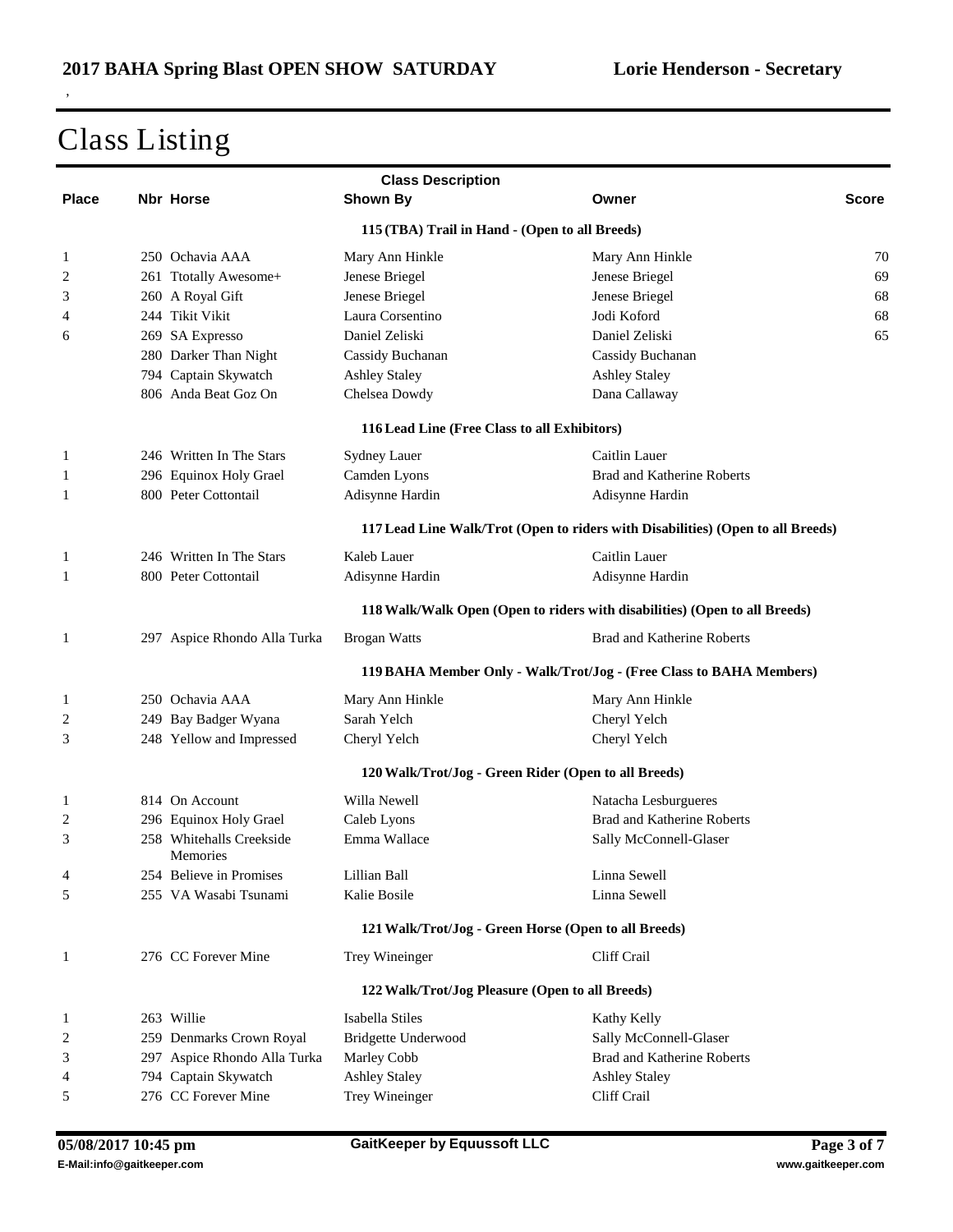|              | <b>Class Description</b> |                                             |                                                            |                                   |              |  |
|--------------|--------------------------|---------------------------------------------|------------------------------------------------------------|-----------------------------------|--------------|--|
| <b>Place</b> |                          | Nbr Horse                                   | <b>Shown By</b>                                            | Owner                             | <b>Score</b> |  |
|              |                          |                                             | 123 Walk/Trot/Jog 10 & Under Pleasure (Open to all Breeds) |                                   |              |  |
| 1            |                          | 264 TF Out of Afrika                        | Alyssia Davis                                              | Alyssia Davis                     |              |  |
| 2            |                          | 258 Whitehalls Creekside<br><b>Memories</b> | Emma Wallace                                               | Sally McConnell-Glaser            |              |  |
| 3            |                          | 814 On Account                              | Willa Newell                                               | Natacha Lesburgueres              |              |  |
| 4            |                          | 259 Denmarks Crown Royal                    | Bridgette Underwood                                        | Sally McConnell-Glaser            |              |  |
| 5            |                          | 297 Aspice Rhondo Alla Turka                | Marley Cobb                                                | Brad and Katherine Roberts        |              |  |
| 6            |                          | 296 Equinox Holy Grael                      | Caleb Lyons                                                | <b>Brad and Katherine Roberts</b> |              |  |
|              |                          | 254 Believe in Promises                     | Lillian Ball                                               | Linna Sewell                      |              |  |
|              |                          | 255 VA Wasabi Tsunami                       | Kalie Bosile                                               | Linna Sewell                      |              |  |
|              |                          |                                             | 124 Walk/Tort/Jog 11-13 Pleasure (Open to all Breeds)      |                                   |              |  |
| 1            |                          | 263 Willie                                  | Isabella Stiles                                            | Kathy Kelly                       |              |  |
| 2            |                          | 271 Dream Weedo                             | Dru Adams                                                  | Dru Adams                         |              |  |
| 3            |                          | 794 Captain Skywatch                        | <b>Ashley Staley</b>                                       | <b>Ashley Staley</b>              |              |  |
|              |                          |                                             | 125 Walk/Trot/Jog 14-18 Pleasure (Open to all Breeds)      |                                   |              |  |
|              |                          |                                             | <b>No Entries</b>                                          |                                   |              |  |
|              |                          |                                             | 126 (TBA)                                                  |                                   |              |  |
|              |                          |                                             | <b>No Entries</b>                                          |                                   |              |  |
|              |                          |                                             | 127 Hunt Seat Equitation 13 & Under - (Open to all Breeds) |                                   |              |  |
|              |                          |                                             | <b>No Entries</b>                                          |                                   |              |  |
|              |                          |                                             | 128 Hunt Seat Equitation 14 & Over - (Open to all Breeds)  |                                   |              |  |
| 1            |                          | 796 Watch Bambi Sue                         | Courtney Brooke Davis                                      | Courtney Brooke Davis             |              |  |
| 2            |                          | 295 Gotham                                  | Brianna Rodriguez                                          | Kathy Sheppard-Jones              |              |  |
|              |                          |                                             | 129 Ranch Horse Pleasure Open - (Open to all Breeds)       |                                   |              |  |
| 1            |                          | 799 Shiny Tiny Dancer                       | Ellen Huffman                                              | Ellen Huffman                     |              |  |
| 2            |                          | 798 Whiskeys Hot Toddy                      | Ellen Huffman                                              | Ellen Huffman                     |              |  |
| 3            |                          | 796 Watch Bambi Sue                         | Courtney Brooke Davis                                      | Courtney Brooke Davis             |              |  |
| 4            |                          | 815 Call Me Miss Texas                      | <b>Shannon Price</b>                                       | Shannon Price                     |              |  |
| 5            |                          | 281 RB Cassidy's Pride                      | Cassidy Buchanan                                           | Cassidy Buchanan                  |              |  |
|              |                          |                                             | 130 Western Pleasure Open - (Open to all Breeds)           |                                   |              |  |
| 1            |                          | 806 Anda Beat Goz On                        | Chelsea Dowdy                                              | Dana Callaway                     |              |  |
| 2            |                          | 296 Equinox Holy Grael                      | Reagann Wilson                                             | Brad and Katherine Roberts        |              |  |
| 3            |                          | 298 NKS French Lieutenant                   | Abby Lyons                                                 | Abby Lyons                        |              |  |
| 4            |                          | 293 Faircrest Rare Edition                  | Judith Sanders                                             | Judith Sanders                    |              |  |
| 5            |                          | 787 Apollute Vyndykation                    | <b>Ashley Rodgers</b>                                      | <b>Ashley Rodgers</b>             |              |  |
| 6            |                          | 277 Riah Abril                              | Jake Bjork                                                 | Jerelyn Duncan                    |              |  |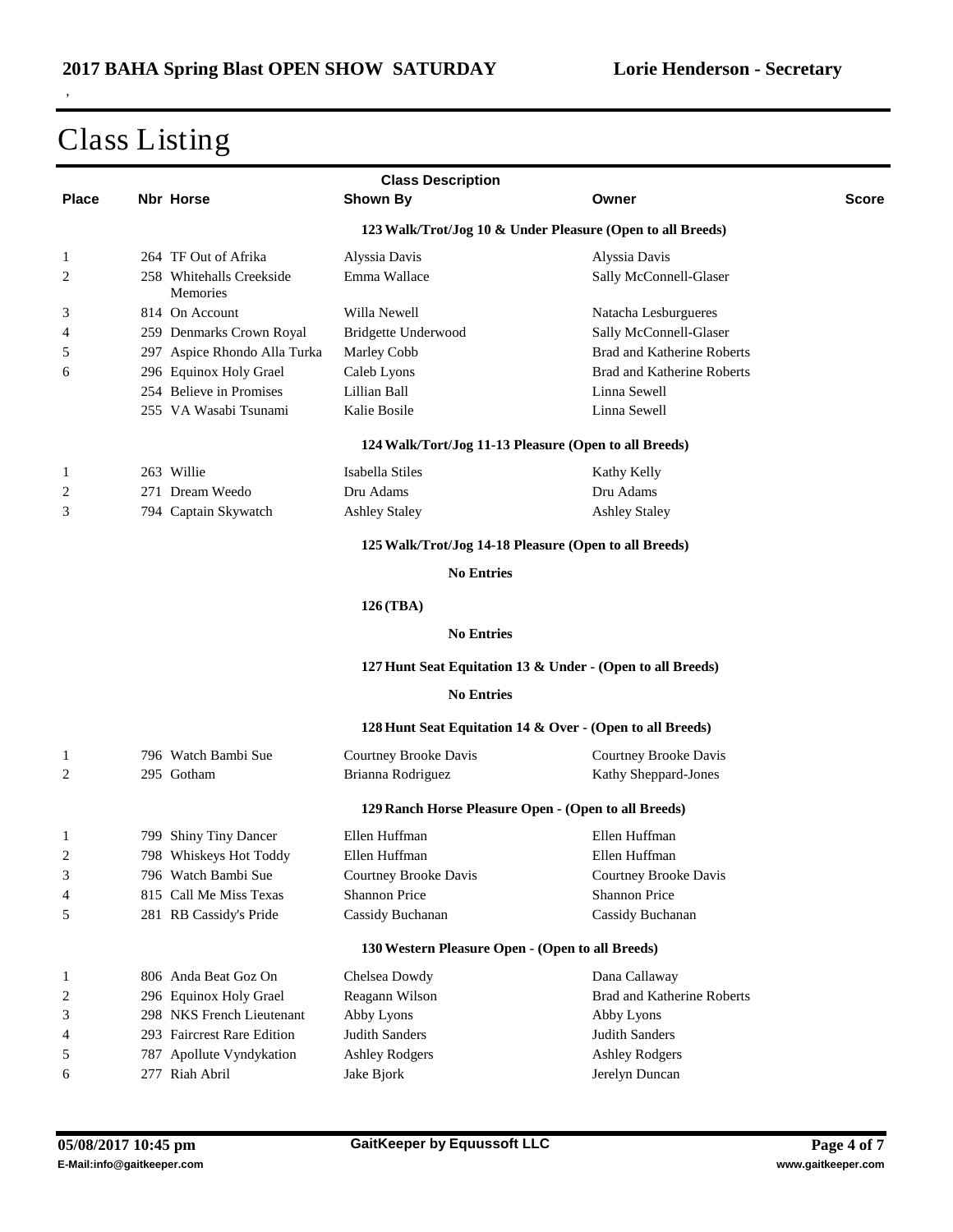,

|              |                                           | <b>Class Description</b>                       |                                                                               |              |
|--------------|-------------------------------------------|------------------------------------------------|-------------------------------------------------------------------------------|--------------|
| <b>Place</b> | <b>Nbr Horse</b>                          | <b>Shown By</b>                                | Owner                                                                         | <b>Score</b> |
|              |                                           | <b>BAHA Members</b> )                          | 131 BAHA Member Only - Western Pleasure - (Open to all Breeds) (Free Class to |              |
| 1            | 248 Yellow and Impressed                  | Cheryl Yelch                                   | Cheryl Yelch                                                                  |              |
| 2            | 249 Bay Badger Wyana                      | Sarah Yelch                                    | Cheryl Yelch                                                                  |              |
|              |                                           |                                                | 132 Ranch Horse Pleasure Amateur- (Open to all Breeds)                        |              |
| $\mathbf{1}$ | 249 Bay Badger Wyana                      | Sarah Yelch                                    | Cheryl Yelch                                                                  |              |
| 2            | 815 Call Me Miss Texas                    | <b>Shannon Price</b>                           | <b>Shannon Price</b>                                                          |              |
| 3            | 266 Lovin Me Some Pepper Jack Megan Moser |                                                | Megan Moser                                                                   |              |
|              |                                           |                                                | 133 Western Pleasure Amateur- (Open to all Breeds)                            |              |
| 1            | 298 NKS French Lieutenant                 | Abby Lyons                                     | Abby Lyons                                                                    |              |
| 2            | 296 Equinox Holy Grael                    | Reagann Wilson                                 | Brad and Katherine Roberts                                                    |              |
| 3            | 271 Dream Weedo                           | Dru Adams                                      | Dru Adams                                                                     |              |
| 4            | 293 Faircrest Rare Edition                | Judith Sanders                                 | <b>Judith Sanders</b>                                                         |              |
|              |                                           | 134 Ranch Horse Pattern - (Open to all Breeds) |                                                                               |              |
| 1            | 798 Whiskeys Hot Toddy                    | Ellen Huffman                                  | Ellen Huffman                                                                 |              |
| 2            | 799 Shiny Tiny Dancer                     | Ellen Huffman                                  | Ellen Huffman                                                                 |              |
| 3            | 266 Lovin Me Some Pepper Jack Megan Moser |                                                | Megan Moser                                                                   |              |
| 4            | 796 Watch Bambi Sue                       | Courtney Brooke Davis                          | Courtney Brooke Davis                                                         |              |
| 5            | 248 Yellow and Impressed                  | Cheryl Yelch                                   | Cheryl Yelch                                                                  |              |
|              |                                           | 135 Arabian & HA/AA Western Pleasure           |                                                                               |              |
| 1            | 806 Anda Beat Goz On                      | Chelsea Dowdy                                  | Dana Callaway                                                                 |              |
| 2            | 282 Angylia                               | Carisa Patterson                               | Jennifer Tucker                                                               |              |
| 3            | 786 SB Sweet Beginnings                   | <b>Ashley Rodgers</b>                          | <b>Ashley Rodgers</b>                                                         |              |
| 4            | 277 Riah Abril                            | Jerelyn Duncan                                 | Jerelyn Duncan                                                                |              |
|              |                                           | <b>136 Ranch Horse Pleasure CHAMPIONSHIP</b>   |                                                                               |              |
| 1            | 266 Lovin Me Some Pepper Jack Megan Moser |                                                | Megan Moser                                                                   |              |
| 2            | 815 Call Me Miss Texas                    | <b>Shannon Price</b>                           | <b>Shannon Price</b>                                                          |              |
| 3            | 281 RB Cassidy's Pride                    | Cassidy Buchanan                               | Cassidy Buchanan                                                              |              |
|              |                                           |                                                |                                                                               |              |
|              |                                           | <b>137 Western Pleasure CHAMPIONSHIP</b>       |                                                                               |              |
| 1            | 271 Dream Weedo                           | Dru Adams                                      | Dru Adams                                                                     |              |
| 2            | 806 Anda Beat Goz On                      | Chelsea Dowdy                                  | Dana Callaway                                                                 |              |
|              |                                           | 138 Arabian & HA/AA Native Costume             |                                                                               |              |
| $\mathbf{1}$ | 788 Mackavelly CCF                        | <b>Ashley Rodgers</b>                          | <b>Ashley Rodgers</b>                                                         |              |
| 2            | 275 CF Hot Diggity                        | <b>Blair Cecil</b>                             | <b>Blair Cecil</b>                                                            |              |
|              |                                           | 139 (TBA)                                      |                                                                               |              |

**No Entries**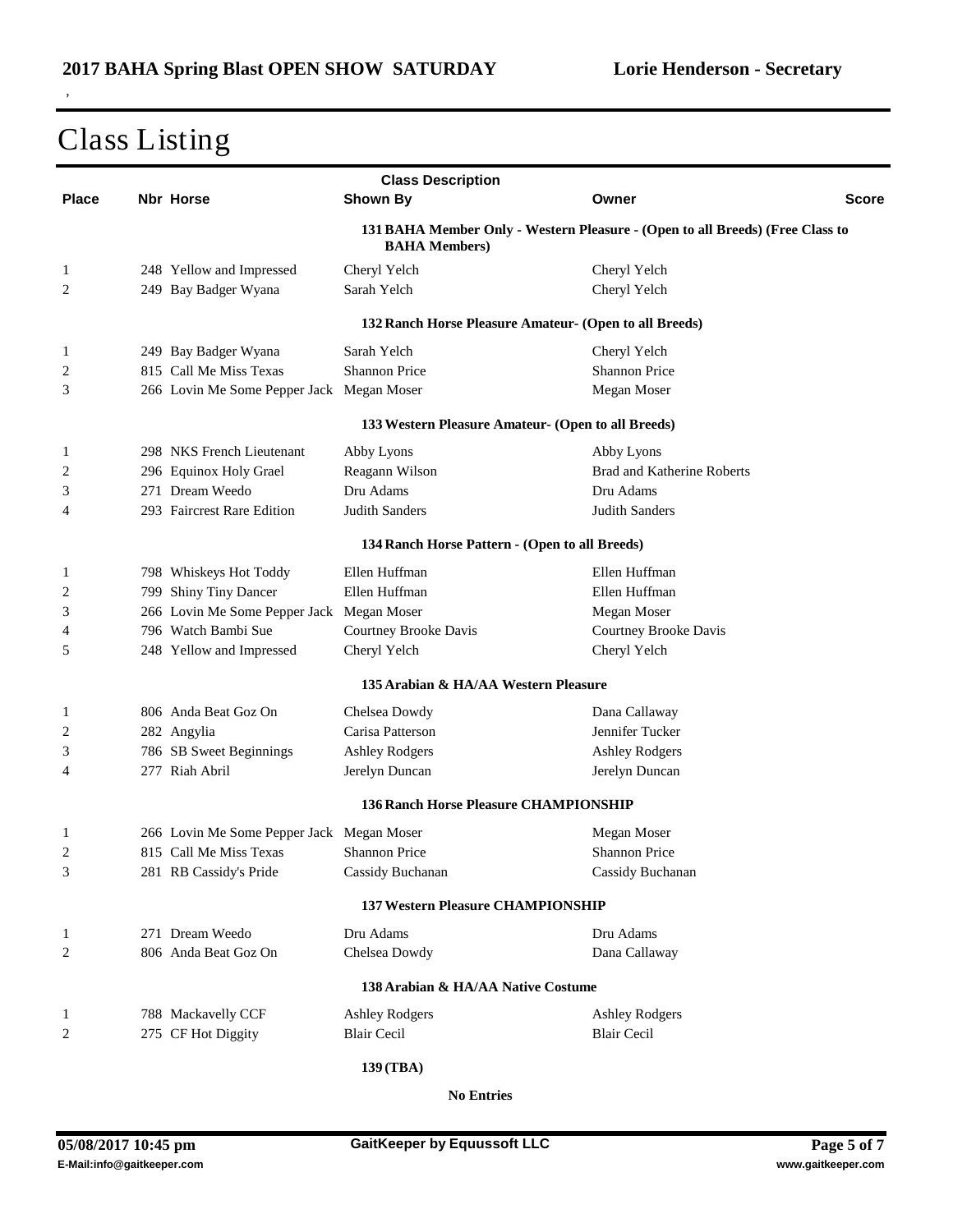| <b>Class Description</b> |  |                                           |                                                                  |                                                                                 |              |
|--------------------------|--|-------------------------------------------|------------------------------------------------------------------|---------------------------------------------------------------------------------|--------------|
| <b>Place</b>             |  | <b>Nbr Horse</b>                          | Shown By                                                         | Owner                                                                           | <b>Score</b> |
|                          |  |                                           | 140 Driving - (Open to all Breeds)                               |                                                                                 |              |
|                          |  |                                           | <b>No Entries</b>                                                |                                                                                 |              |
|                          |  |                                           | 141 English & Country Pleasure - (Open to all Breeds)            |                                                                                 |              |
|                          |  | 280 Darker Than Night                     | Cassidy Buchanan                                                 | Cassidy Buchanan                                                                |              |
|                          |  |                                           | 142 Hunter Pleasure Open - (Open to all Breeds)                  |                                                                                 |              |
| 1                        |  | 796 Watch Bambi Sue                       | Courtney Brooke Davis                                            | Courtney Brooke Davis                                                           |              |
| 2                        |  | 815 Call Me Miss Texas                    | Makayla Taylor                                                   | <b>Shannon Price</b>                                                            |              |
| 3                        |  | 294 Wind Blu Makers Mark                  | Hannah Doyle                                                     | Hannah Doyle                                                                    |              |
| 4                        |  | 299 Wind Blu Neighborhood<br>Watch        | Stephanie Mahoney                                                | Madison Hensley                                                                 |              |
|                          |  |                                           | class to BAHA Members)                                           | 143 BAHA Members Only - English & Country Pleasure - (Open to all Breeds) (Free |              |
|                          |  | 280 Darker Than Night                     | Cassidy Buchanan                                                 | Cassidy Buchanan                                                                |              |
|                          |  |                                           | <b>BAHA Members)</b>                                             | 144 BAHA Members Only - Hunter Pleasure - (Open to all Breeds) (Free class to   |              |
| 1                        |  | 238 KW Kharisma+/                         | Katherine Mcleod Tate                                            | Katherine Mcleod Tate                                                           |              |
| 2                        |  | 242 Shatons Spirit                        | Elise Goff                                                       | Elise Goff                                                                      |              |
|                          |  |                                           | 145 Arabian & HA/AA English & Country Pleasure                   |                                                                                 |              |
| 1                        |  | 275 CF Hot Diggity                        | <b>Blair Cecil</b>                                               | <b>Blair Cecil</b>                                                              |              |
| $\overline{2}$           |  | 788 Mackavelly CCF                        | <b>Ashley Rodgers</b>                                            | <b>Ashley Rodgers</b>                                                           |              |
|                          |  |                                           | 146 Arabian & HA/AA Hunter Pleasure                              |                                                                                 |              |
|                          |  | 283 Rodeo Road                            | Carisa Patterson                                                 | Jennifer Tucker                                                                 |              |
| 1<br>2                   |  | 795 Pasa Doblle                           | <b>Ashley Staley</b>                                             | <b>Ashley Staley</b>                                                            |              |
|                          |  |                                           |                                                                  |                                                                                 |              |
|                          |  |                                           | 147 English & Country Pleasure Amateur - (Open to all Breeds)    |                                                                                 |              |
| 1                        |  | 262 Whiskey                               | Kathy Kelly                                                      | Kathy Kelly                                                                     |              |
|                          |  |                                           | 148 Hunter Pleasure Amateur - (Open to all Breeds)               |                                                                                 |              |
| 1                        |  | 795 Pasa Doblle                           | <b>Ashley Staley</b>                                             | <b>Ashley Staley</b>                                                            |              |
| $\overline{c}$           |  | 238 KW Kharisma+/                         | Katherine Mcleod Tate                                            | Katherine Mcleod Tate                                                           |              |
| 3                        |  | 266 Lovin Me Some Pepper Jack Megan Moser |                                                                  | Megan Moser                                                                     |              |
| 4                        |  | 815 Call Me Miss Texas                    | Makayla Taylor                                                   | <b>Shannon Price</b>                                                            |              |
| 5                        |  | 294 Wind Blu Makers Mark                  | Hannah Doyle                                                     | Hannah Doyle                                                                    |              |
| 6                        |  | 271 Dream Weedo                           | Dru Adams                                                        | Dru Adams                                                                       |              |
|                          |  | 295 Gotham                                | Brianna Rodriguez                                                | Kathy Sheppard-Jones                                                            |              |
|                          |  |                                           | 149 English & Country Pleasure CHAMPIONSHIP (Open to all Breeds) |                                                                                 |              |
| 1                        |  | 262 Whiskey                               | Kathy Kelly                                                      | Kathy Kelly                                                                     |              |
| 2                        |  | 280 Darker Than Night                     | Cassidy Buchanan                                                 | Cassidy Buchanan                                                                |              |